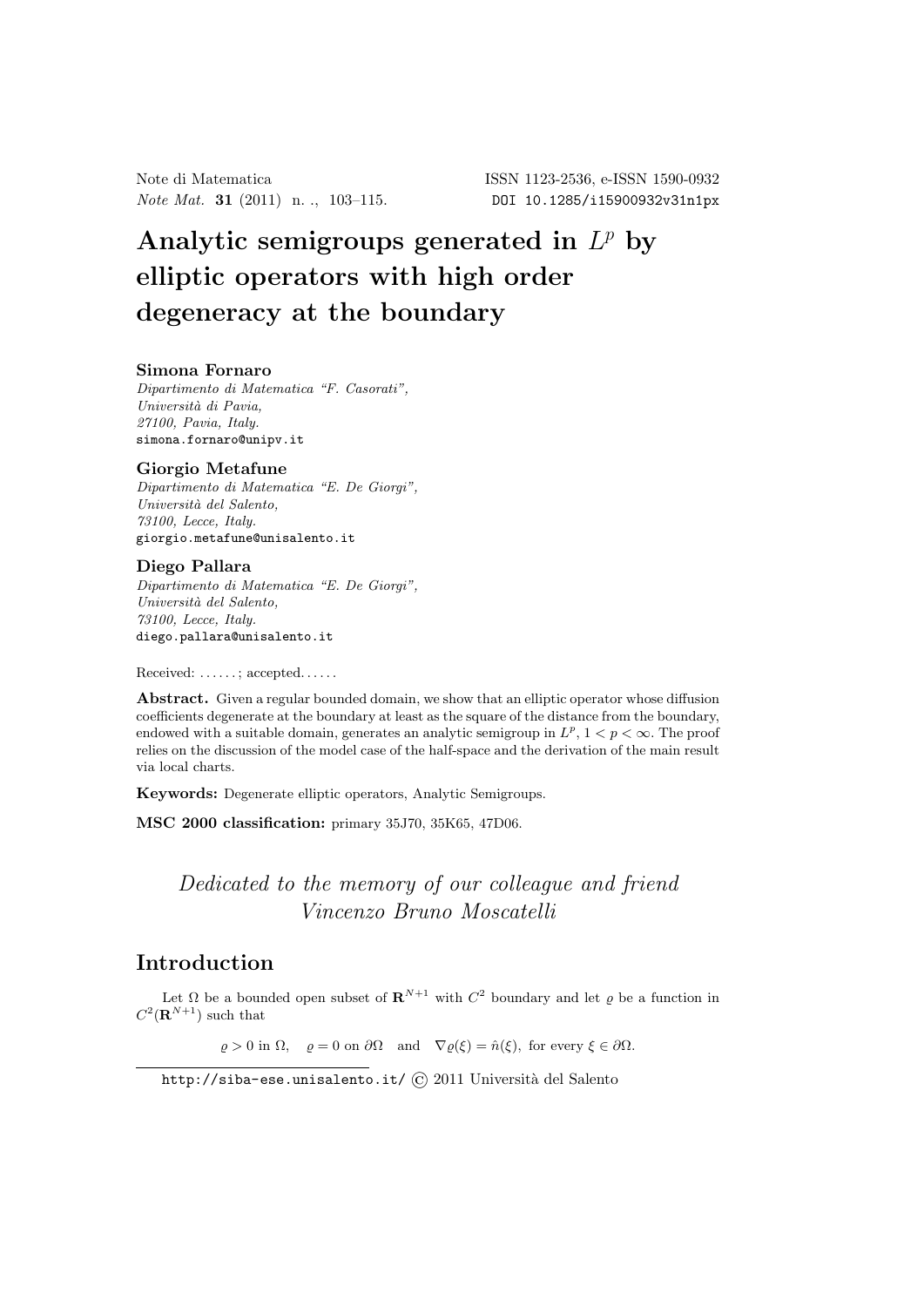Here,  $\hat{n}(\xi)$  is the inward unitary normal vector to  $\partial\Omega$  at  $\xi$ . We study the operator

$$
A = -\varrho^{\alpha} \sum_{i,j=1}^{N+1} a_{ij} D_{ij} + \varrho^{\frac{\alpha}{2}} \sum_{i=1}^{N+1} b_i D_i \tag{1}
$$

with  $\alpha \geq 2$ , under the following conditions on the coefficients:

(H1)  $a_{ij}$  are real continuous functions on  $\overline{\Omega}$ ,  $a_{ij} = a_{ji}$ , and satisfy the ellipticity condition  $\sum^{N+1}$  $a_{ij}(\xi)\zeta_i\zeta_j \geq \nu |\zeta|^2$  for every  $\xi \in \overline{\Omega}, \ \zeta \in \mathbf{R}^{N+1}$  and some  $\nu > 0$ .

$$
\sum_{i,j=1} a_{ij} (s/s_i s_j \leq \nu |s|)
$$
 for every  $s \in \mathbb{R}$ ,  $s \in \mathbb{R}$  and some

(H2)  $b_i$  are real continuous functions on  $\overline{\Omega}$ .

Set  $M = \max_{i,j} {\{|a_{ij}\|_{\infty}, \|b_i\|_{\infty}}}.$  For  $1 < p < \infty$ , we endow A with the domain

$$
D_p(A) = \{ u \in W^{2,p}_{loc}(\Omega) \cap L^p(\Omega) : \varrho^{\alpha} D^2 u, \varrho^{\frac{\alpha}{2}} \nabla u \in L^p(\Omega) \},
$$

which is a Banach space with respect to the norm  $||u||_{D_p(A)} = ||u||_{L^p(\Omega)} + ||\varrho^{\frac{\alpha}{2}} \nabla u||_{L^p(\Omega)} +$  $\|\rho^{\alpha}D^2u\|_{L^p(\Omega)}$ . In [10] it has been proved, among other things, that  $(A, D_p(A))$  generates an analytic semigroup in  $L^p(\Omega)$ , and the aim of the present paper is to give a different proof of this result. In [10] the proof goes as follows: the Author gives first a direct proof of the result in  $L^2(\Omega)$  based on variational estimates, then uses Stewart's estimates to get the result in  $C(\overline{\Omega})$  and deduces the  $L^p$  case by an interpolation argument for  $2 < p < \infty$ . Finally, a duality argument allows him to prove the result for  $1 < p < 2$ . Our approach is different: we prove directly, via variational estimates, the  $L^p$  case,  $1 < p < \infty$  in the special case of  $a_{ij} = \delta_{ij}$ and  $\Omega = \{(x, y): x \in \mathbb{R}^N, 0 \leq y \leq 1\}$  with Dirichlet boundary conditions for  $y = 1$  and subsequently we use local charts to treat the case of a bounded domain. This is basically the same approach used in [6] and [7], where first order global (resp. *tangencial*) degeneracy of the diffusion is considered, in both cases under Dirichlet boundary conditions. Among these, that of high order degeneracy is the simplest one, because no boundary conditions have to be imposed and the generation result holds with the domain  $D_p(A)$ . From a probabilistic point of view, the strong degeneracy prevents the stochastic process governed by the operator L defined in (2) to reach the boundary  $\mathbf{R}^N \times \{y = 0\}$  in a finite time. In terms of Feller's theory (see e.g. [5, Section IV.4.c]), the boundary is made by *inaccessible*, and more precisely *natural*, points.

### 1 The model problem

Let us introduce the operator

$$
L = -y^{\alpha} \Delta + ay^{\frac{\alpha}{2}} \cdot \nabla_x + by^{\frac{\alpha}{2}} D_y, \tag{2}
$$

where  $a \in \mathbb{R}^N$ ,  $b \in \mathbb{R}$  and  $\alpha \geq 2$ . We study a suitable realization of L in the space  $L^p(S)$  with  $1 < p < +\infty$  and  $S = \mathbb{R}^N \times (0, 1)$ , with Dirichlet boundary conditions on  $\mathbb{R}^N \times \{y = 1\}$ . As explained in the Introduction, we do not prescribe any boundary condition for  $y = 0$ .

We consider the set

$$
D_p=\left\{u\in L^p(S)\cap W^{2,p}_{\text{loc}}(S): y^\frac{\alpha}{2}\nabla u,\,y^\alpha D^2u\in L^p(S),u(\cdot,1)=0\right\}
$$

which is a Banach space when endowed with its canonical norm:

$$
||u||_{D_p} := ||u||_{L^p(S)} + ||y^{\frac{\alpha}{2}} \nabla u||_{L^p(S)} + ||y^{\alpha} D^2 u||_{L^p(S)}.
$$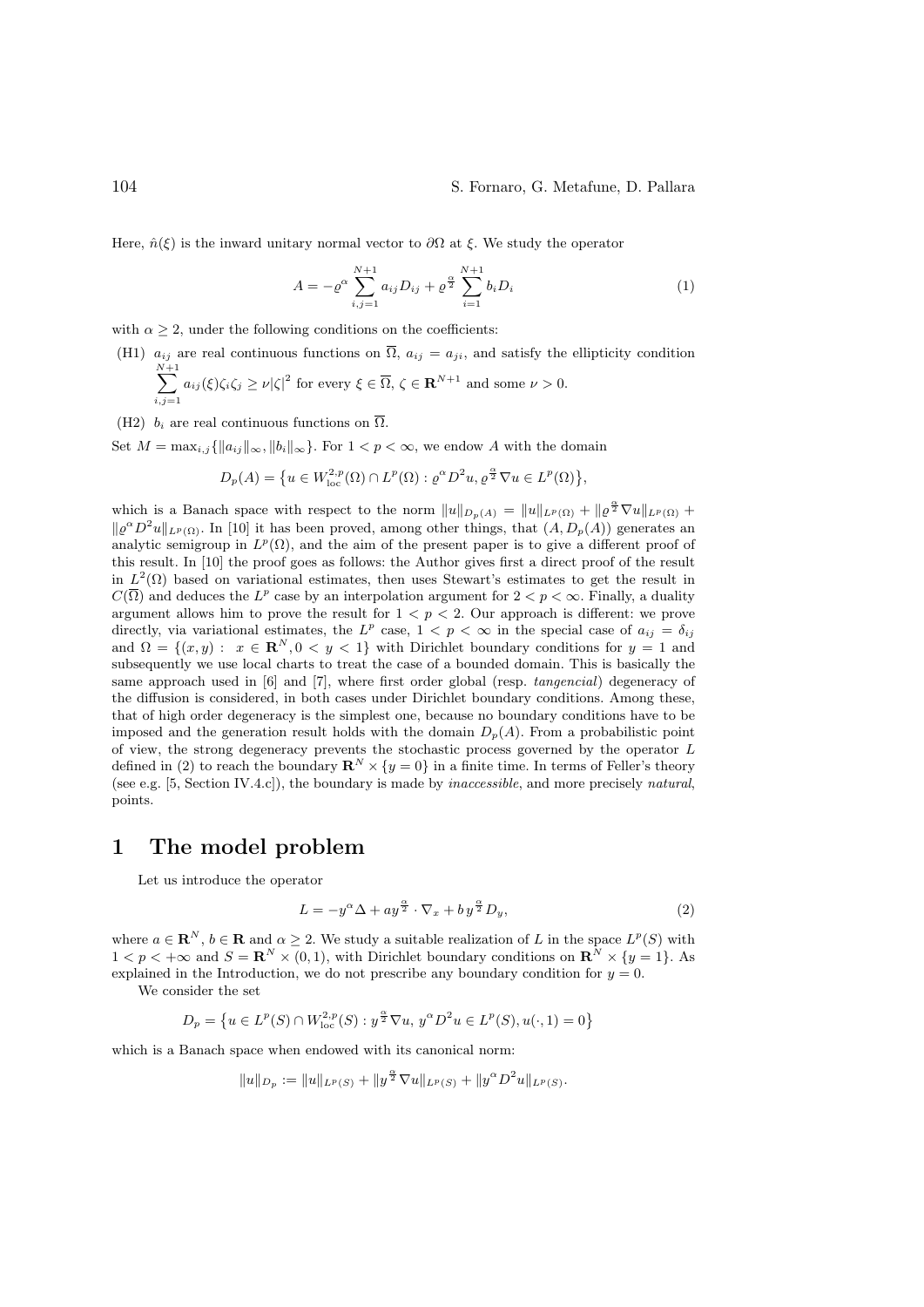If  $\varepsilon > 0$ , we define

$$
S_{\varepsilon} = \{(x, y) : x \in \mathbf{R}^{N}, \varepsilon < y < 1\}
$$

and

$$
D_{p,\varepsilon} = W^{2,p}(S_{\varepsilon}) \cap W_0^{1,p}(S_{\varepsilon}),
$$
  
\n
$$
\mathcal{D}_{\varepsilon} = \{ u \in C_c^{\infty}(\mathbf{R}^{N+1}) : u(\cdot,\varepsilon) = u(\cdot,1) = 0 \}.
$$

To unify the notation, we agree that  $D_{p,0} = D_p$  and we simply write S instead of  $S_0$  and D instead of  $\mathcal{D}_0$ . Clearly,  $\mathcal{D}_{\varepsilon}$  is dense in  $D_{p,\varepsilon}$  for any  $\varepsilon > 0$ . A similar result also holds for  $D_p$ , as shown by the following lemma.

**Lemma 1.**  $D$  *is dense in*  $D_p$ *.* 

PROOF. We prove the statement in two steps.

**First step.** Let  $u \in D_p$ . We introduce two cut–off functions  $\eta \in C^{\infty}(\mathbf{R}), \phi \in C^{\infty}(\mathbf{R}^N)$ , such that  $0 \leq \eta, \phi \leq 1$  and

$$
\eta = \begin{cases} 0 & \text{in } (-\infty, 1) \\ 1 & \text{in } (2, +\infty) \end{cases} \qquad \phi = \begin{cases} 1 & \text{in } B_1(0) \\ 0 & \text{outside } B_2(0). \end{cases} \tag{3}
$$

Set  $u_n(x, y) = \eta_n(y)\phi_n(x)u(x, y)$ , for  $(x, y) \in S$ , where  $\eta_n(y) = \eta(ny)$ ,  $\phi_n(x) = \phi(\frac{x}{n})$ . Then  $u_n \in W^{2,p}(S) \cap W^{1,p}_0(S)$  and  $u_n$  has compact support in  $\mathbb{R}^N \times (0,1]$ . We claim that  $u_n$ converge to u in  $D_p$ . It is easily seen that  $u_n$ ,  $y^{\alpha/2} \nabla_x u_n$  and  $y^{\alpha} D_x^2 u_n$  converge to u,  $y^{\alpha/2} \nabla_x u$ and  $y^{\alpha}D_x^2u$ , respectively, in  $L^p(S)$  as  $n \to +\infty$ . Concerning the derivatives with respect to y, we have

$$
y^{\frac{\alpha}{2}} D_y u_n = n y^{\frac{\alpha}{2}} \eta'(n y) \phi_n u + \eta_n \phi_n y^{\frac{\alpha}{2}} D_y u.
$$

The second addend clearly converge to  $y^{\alpha/2}D_yu$  in  $L^p(S)$ , as  $n \to +\infty$ . Regarding the first one, we note that  $\eta'(ny)$  equals 0 outside the interval  $\left[\frac{1}{n}, \frac{2}{n}\right]$  and it tends to 0, pointwise, for every  $y \neq 0$ . Therefore, by the estimate  $|ny^{\alpha/2}\eta'(ny)\phi_n u| \leq 2^{\alpha/2}n^{(2-\alpha)/2}|\eta'(ny)u|$  and the Dominated Convergence Theorem we find that  $ny^{\alpha/2}\eta'(ny)\phi_n u$  converges to 0 in  $L^p(S)$ . The term containing the second order  $y$ –derivative can be handled similarly.

**Second step.** Let  $u \in D_p$  and assume that it has compact support in  $\mathbb{R}^N \times (0,1]$ . Then  $u \in W^{2,p}_0(S) \cap W^{1,p}_0(S)$  and it is well-known that there exists a sequence of functions  $u_n$  in  $C_c^{\infty}(\mathbf{R}^{N+1})$ , vanishing on the boundary of S and converging to u in  $W^{2,p}(S)$ . In particular,  $u_n$  converge to u in  $D_p$ .

Some preliminary  $L^p$ -estimates for L are easy consequences of Calderón-Zygmund inequalities.

**Lemma 2.** *There exists*  $C > 0$ , depending on  $N, p, \alpha$ , such that for every  $u \in D_{p,\varepsilon}$  and  $0 \leq \varepsilon \leq \frac{1}{2}$ 

$$
||y^{\alpha}D^{2}u||_{L^{p}(S_{\varepsilon})} \leq C(||y^{\alpha}\Delta u||_{L^{p}(S_{\varepsilon})} + ||y^{\frac{\alpha}{2}}\nabla u||_{L^{p}(S_{\varepsilon})} + ||u||_{L^{p}(S_{\varepsilon})}).
$$
\n(4)

PROOF. First we consider the case  $\varepsilon = 0$ . Let  $u \in \mathcal{D}$  and let us apply the Calderón-Zygmund estimate to the function  $v = y^{\alpha} u$  in S

$$
||D^{2}v||_{L^{p}(S)} \leq C(||\Delta v||_{L^{p}(S)} + ||v||_{L^{p}(S)}).
$$
\n(5)

By computing explicitly the second order derivatives we get

$$
D_x^2 v = y^{\alpha} D_x^2 u,
$$
  
\n
$$
D_y^2 v = y^{\alpha} D_y^2 u + 2\alpha y^{\alpha-1} D_y u + \alpha(\alpha - 1) y^{\alpha-2} u,
$$
  
\n
$$
D_y \nabla_x v = y^{\alpha} D_y \nabla_x u + \alpha y^{\alpha-1} \nabla_x u,
$$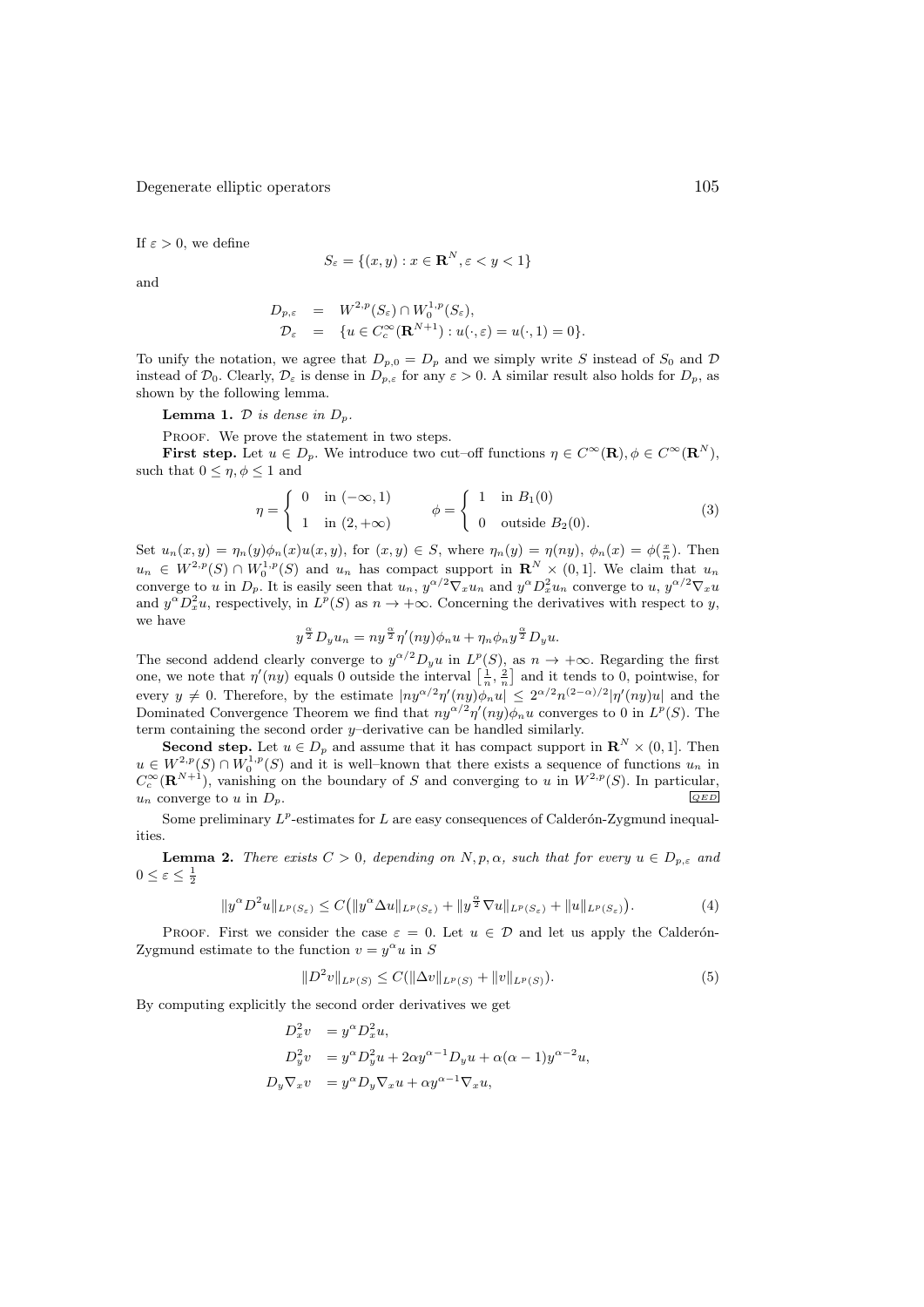which imply the statement together with the estimate  $y^{\alpha-1} \leq y^{\frac{\alpha}{2}}$ , holding in [0, 1]. By density, (4) follows for every  $u \in D_p$ .

If  $\varepsilon > 0$ , we proceed analogously by considering a function  $u \in \mathcal{D}_{\varepsilon}$ . A scaling argument shows that in this case the constant C in (5) with  $S_{\varepsilon}$  instead of S can be chosen independent of  $\varepsilon$ , as the strips  $S_{\varepsilon}$  have uniformly bounded widths.  $\sqrt{QED}$ 

To get rid of the first order term on the right hand side of (4) we need an interpolative inequality.

**Lemma 3.** *There exist two positive constants*  $C, \eta_0$  *such that for every*  $u \in D_{p,\varepsilon}$ ,  $0 \leq \varepsilon \leq 1$  $\frac{1}{2}$  and  $0 < \eta \leq \eta_0$  the following inequality holds

$$
||y^{\frac{\alpha}{2}}\nabla u||_{L^{p}(S_{\varepsilon})} \leq \eta ||y^{\alpha}D^{2}u||_{L^{p}(S_{\varepsilon})} + \frac{C}{\eta}||u||_{L^{p}(S_{\varepsilon})}.
$$
\n(6)

PROOF. We deal only with the case  $u \in C_c^{\infty}(\mathbf{R}^{N+1})$ , as the general case can be handled by density. Let  $h \in \mathbf{R}$ . Then by Taylor formula we have

$$
u(x, y + h) - u(x, y) = hD_y u(x, y) + h^2 \int_0^1 (1 - s) D_y^2 u(x, y + sh) ds.
$$

Set  $S^1_{\varepsilon} = \{(x, y) : x \in \mathbb{R}^N, \varepsilon < y < (\varepsilon + 1)/2\}$ ,  $S^2_{\varepsilon} = S_{\varepsilon} \setminus S^1_{\varepsilon}$ . Choosing  $h = \eta y^{\alpha/2}$  in  $S^1_{\varepsilon}$  and  $h = -\eta y^{\alpha/2}$  in  $S_{\varepsilon}^2$ , we find that if  $0 < \eta \le \eta_0$ , for a suitable  $\eta_0$  depending on  $\alpha$ , the points  $(x, y + \eta y^{\alpha/2})$  and  $(x, y - \eta y^{\alpha/2})$  belong to  $S_{\varepsilon}$ , whenever  $(x, y)$  belongs to  $S_{\varepsilon}^1$ ,  $S_{\varepsilon}^2$ , respectively. Therefore, we obtain

$$
y^{\frac{\alpha}{2}} D_y u(x,y) = \pm \frac{1}{\eta} \left( u(x, y \pm \eta y^{\frac{\alpha}{2}}) - u(x,y) \right) \mp \eta \int_0^1 (1-s) y^{\alpha} D_y^2 u(x, (y \pm s \eta y^{\frac{\alpha}{2}}) ds,
$$

in  $S_{\varepsilon}^1, S_{\varepsilon}^2$ , respectively. Integrating over  $S_{\varepsilon}$  the previous formula and noting that the changes of variable  $[\varepsilon,(\varepsilon+1)/2]y \to y + \eta y^{\frac{\alpha}{2}}$  and  $[(\varepsilon+1)/2,1]y \to y - \eta y^{\frac{\alpha}{2}}$  produce quantities that can be bounded by constants independent of  $\varepsilon$ , we have the statement for the y–derivative. As regards the x-derivatives, we can argue as before but choosing  $h = \eta y^{\alpha/2}$  in the whole of  $S_{\varepsilon}$  and noting that the change of variables  $(x, y) \mapsto (x + \eta y^{\alpha/2} e_i, y)$  is measure-preserving and<br>leaves  $\mathbb{R}^N$  invariant. Thus the proof is complete leaves  $\mathbf{R}^N$  invariant. Thus the proof is complete.

Combining Lemma 2 and Lemma 3 it follows that

**Proposition 1.** *There exists*  $C_1 > 0$  *depending on*  $N, p, \alpha$  *such that for every*  $u \in D_{p,\varepsilon}$ *and*  $0 \leq \varepsilon \leq \frac{1}{2}$ 

$$
||y^{\alpha}D^{2}u||_{L^{p}(S_{\varepsilon})}\leq C_{1} (||y^{\alpha}\Delta u||_{L^{p}(S_{\varepsilon})}+||u||_{L^{p}(S_{\varepsilon})}).
$$

*Moreover, there exists*  $C_2 > 0$  *depending also on* b, a *such that* 

$$
||y^{\frac{\alpha}{2}}\nabla u||_{L^{p}(S_{\varepsilon})}+||y^{\alpha}D^{2}u||_{L^{p}(S_{\varepsilon})}\leq C_{2}(||Lu||_{L^{p}(S_{\varepsilon})}+||u||_{L^{p}(S_{\varepsilon})}).
$$
\n(7)

*In particular, it follows that the operator*  $(L, D_p)$  *is closed in*  $L^p(S)$ *.* 

The next proposition deals with the quasi–dissipativity of  $(-L, D_p)$ .

**Proposition 2.** *There exists*  $\omega > 0$ , *depending on*  $p, \alpha, b$  *such that for every*  $\lambda$  *with*  $Re \lambda > \omega$ , for every  $u \in D_{p,\varepsilon}$ ,  $0 \leq \varepsilon \leq \frac{1}{2}$ 

$$
(\operatorname{Re}\lambda - \omega) \|u\|_{L^p(S_{\varepsilon})} \le \|\lambda u + Lu\|_{L^p(S_{\varepsilon})}.
$$
 (8)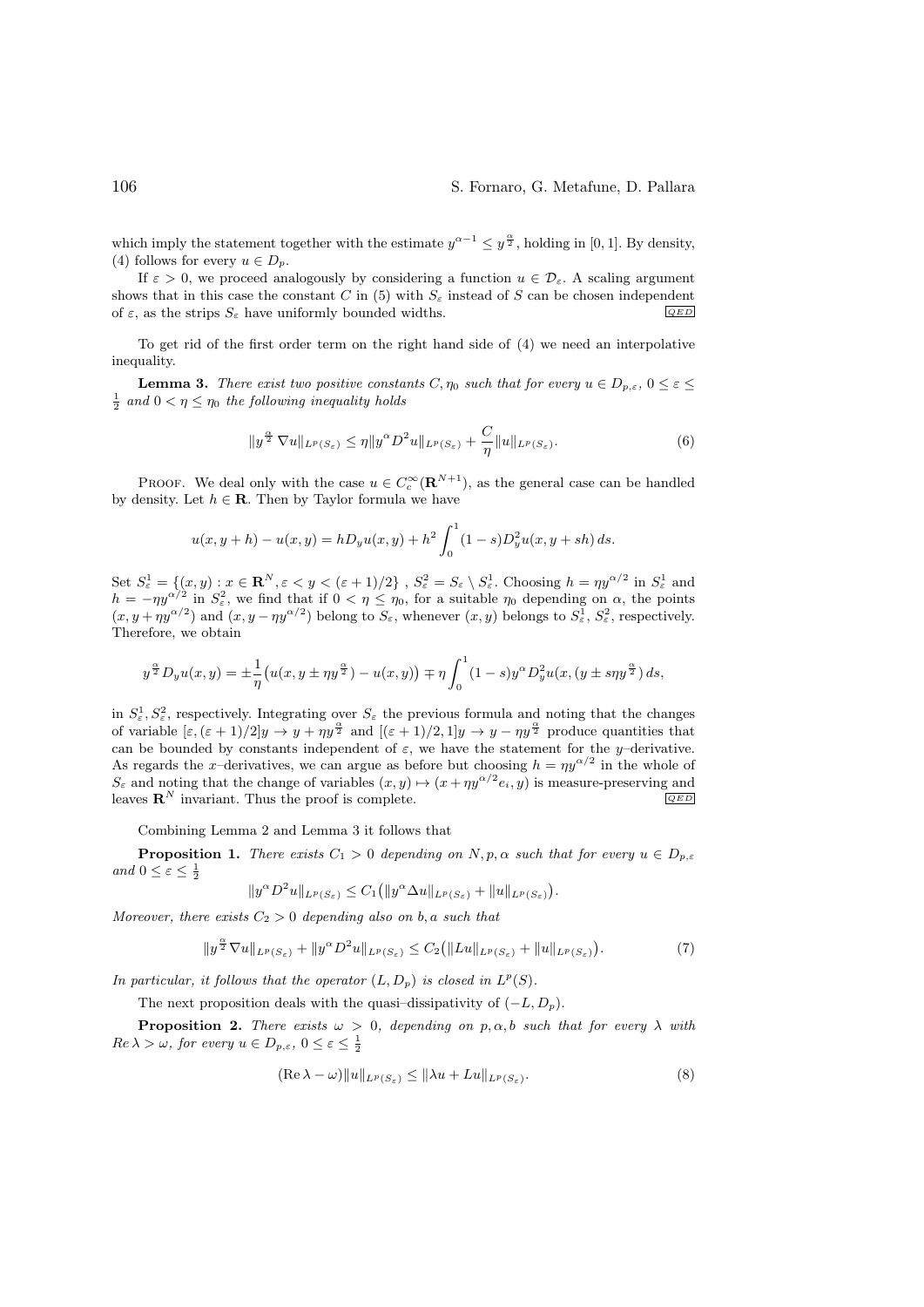PROOF. By density, we may assume that  $u \in \mathcal{D}_{\varepsilon}$ . Multiplying the equation  $\lambda u + Lu = f$ by  $u^* = \bar{u}|u|^{p-2}$  and integrating by parts on  $S_{\varepsilon}$ , all boundary terms vanish and we have

$$
\int_{S_{\varepsilon}} f u^* = \lambda \|u\|_{L^p(S_{\varepsilon})}^p + \int_{S_{\varepsilon}} y^{\alpha} |u|^{p-4} \Big( (p-1) |\text{Re}(\bar{u} \nabla u)|^2 + |\text{Im}(\bar{u} \nabla u)|^2 \Big) \n+ i(p-2) \int_{S_{\varepsilon}} y^{\alpha} |u|^{p-4} \Big( \text{Re}(\bar{u} \nabla u) \cdot (\text{Im}(\bar{u} \nabla u)) \n+ \int_{S_{\varepsilon}} y^{\frac{\alpha}{2}} (a \cdot \nabla_x u) u^* + \alpha \int_{S_{\varepsilon}} y^{\alpha-1} (D_y u) u^* + b \int_{S_{\varepsilon}} y^{\frac{\alpha}{2}} (D_y u) u^*.
$$
\n(9)

Taking the real parts we deduce

$$
\operatorname{Re} \int_{S_{\varepsilon}} f u^* = (\operatorname{Re} \lambda) \|u\|_{L^p(S_{\varepsilon})}^p + \int_{S_{\varepsilon}} y^{\alpha} |u|^{p-4} \Big( (p-1) |\operatorname{Re} (\bar{u} \nabla u)|^2 + |\operatorname{Im} (\bar{u} \nabla u)|^2 \Big) \n+ \frac{\alpha}{p} \int_{S_{\varepsilon}} y^{\alpha-1} D_y |u|^p + \frac{b}{p} \int_{S_{\varepsilon}} y^{\frac{\alpha}{2}} D_y |u|^p \n\ge (\operatorname{Re} \lambda) \|u\|_{L^p(S_{\varepsilon})}^p - \frac{\alpha(\alpha-1)}{p} \int_{S_{\varepsilon}} y^{\alpha-2} |u|^p - \frac{\alpha b}{2p} \int_{S_{\varepsilon}} y^{\frac{\alpha}{2}-1} |u|^p
$$
\n(10)

and consequently

$$
(\mathrm{Re}\,\lambda-\omega)\|u\|_{L^p(S_{\varepsilon})}\leq\|f\|_{L^p(S_{\varepsilon})},
$$

where 
$$
\omega = \frac{\alpha(\alpha - 1)}{p} + \frac{\alpha b^+}{2p}
$$
.

We are ready to prove the generation result.

**Theorem 1.**  $(-L, D_p)$  generates a quasi-contractive positive semigroup  $(T_p(t))$  in  $L^p(S)$ . *If, moreover,*  $1 < q < +\infty$  *then*  $T_p(t)f = T_q(t)f$  *for every*  $f \in L^p(S) \cap L^q(S)$ *.* 

PROOF. Let us prove that there exists  $\lambda \in \mathbf{R}$  such that  $(\lambda + L)D_p = L^p(S)$ . Let  $f \in L^p(S)$ and fix  $\varepsilon \in (0, \frac{1}{2}]$ . By classical results, see e.g. [8, Theorem 3.1.2], the equation  $(\lambda + L)u = f$  in  $S_{\varepsilon}$  admits a unique solution  $u_{\varepsilon} \in D_{p,\varepsilon}$ , for any  $\lambda$  large enough. By (8), we can choose  $\lambda$  larger than  $\omega$  and independent of  $\varepsilon$  and we have for every  $\varepsilon$ 

$$
||u_{\varepsilon}||_{L^{p}(S_{\varepsilon})} \leq (\lambda - \omega)^{-1}||f||_{L^{p}(S)}.
$$

Moreover, taking Proposition 1 into account we have

$$
||y^{\frac{\alpha}{2}}\nabla u_{\varepsilon}||_{L^{p}(S_{\varepsilon})}+||y^{\alpha}D^{2}u_{\varepsilon}||_{L^{p}(S_{\varepsilon})}\leq C||f||_{L^{p}(S)},
$$

for every  $\varepsilon$  and for some  $C > 0$  independent of  $\varepsilon$ . By weak compactness, there exists a suitable sequence  $\varepsilon_n \to 0$  such that  $u_{\varepsilon_n}$  converges to u weakly in  $W^{2,p}(O)$ , for every open set O having compact closure in  $\mathbf{R}^N \times (0,1]$ . Then  $u \in D_p$  with  $||u||_{L^p(S)} \leq (\lambda - \omega)^{-1} ||f||_{L^p(S)}$ ,  $||u||_{D_p} \leq C||f||_{L^p(S)}$  and  $\lambda u + Lu = f$ . In view of Propositions 1 and 2, we can apply the Lumer–Phillips Theorem which shows that  $(-L, D_p)$  generates a quasi-contractive semigroup  $(T_p(t))_{t>0}$  in  $L^p(S)$ .

Concerning the positivity preserving property, it suffices to observe that if  $f$  is positive then  $u_{\varepsilon}$  is positive, by the maximum principle, and then, passing to the limit, u is positive. Moreover,  $u_{\varepsilon}$ , hence u, do not depend on p. Therefore the resolvent of  $-L$  is positive and n-independent and the proof is complete  $p$ -independent and the proof is complete.

Since  $T_p(t) = T_q(t)$  in  $L^p(S) \cap L^q(S)$ , in the sequel we write simply  $T(t)$ . **Theorem 2.** *The semigroup*  $(T(t))_{t>0}$  *is analytic in*  $L^p(S)$ *.*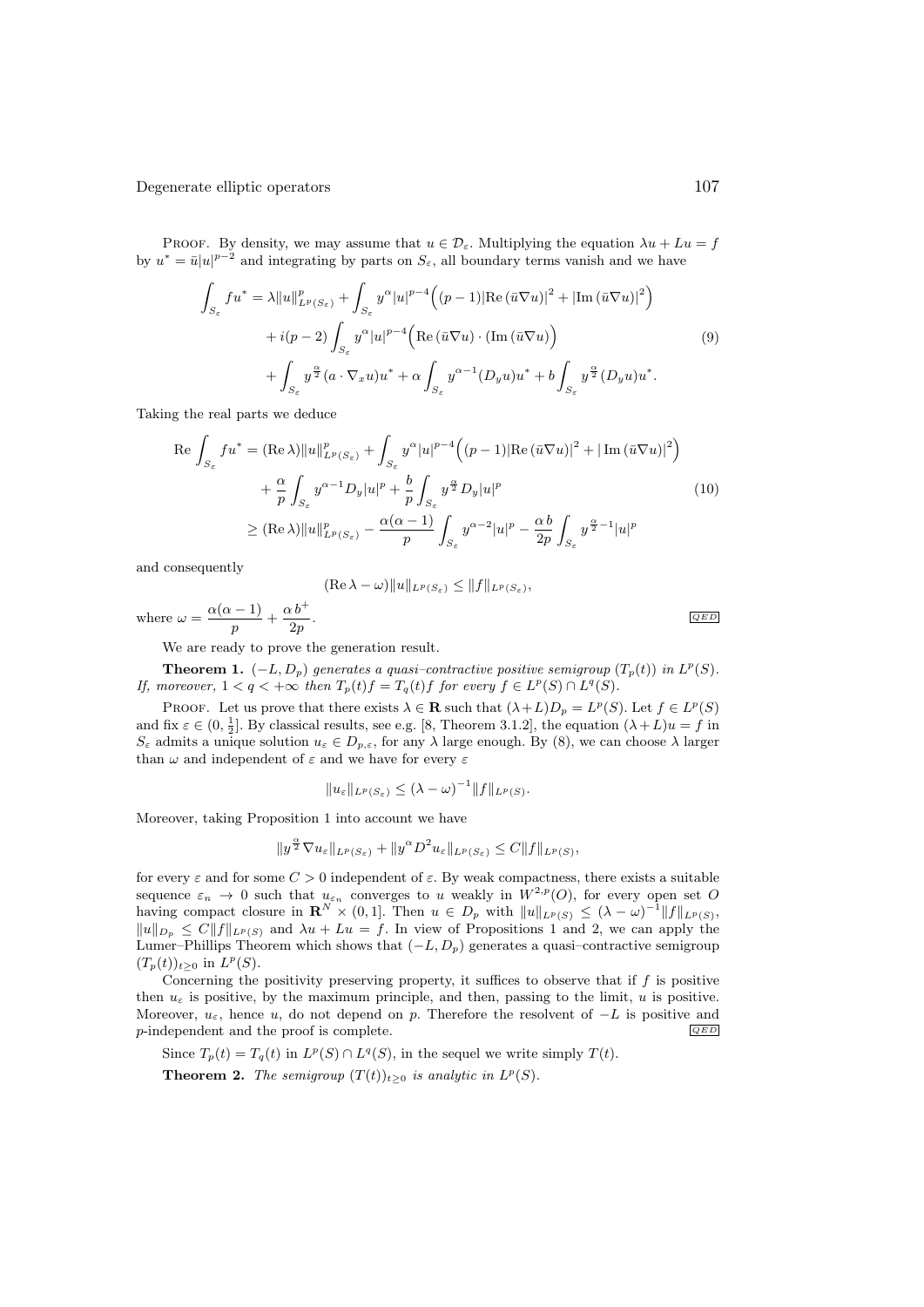PROOF. By density, we limit ourselves to considering  $u \in \mathcal{D}$ . From (10) it follows that for every  $\lambda$  with Re  $\lambda > 2\omega$ 

$$
(\text{Re }\lambda - \omega) \int_{S} |u|^{p} + \int_{S} y^{\alpha} |u|^{p-4} \Big( (p-1) |\text{Re}(\bar{u}\nabla u)|^{2} + |\text{Im}(\bar{u}\nabla u)|^{2} \Big) \leq ||u||_{L^{p}(S)}^{p-1} ||f||_{L^{p}(S)}^{p}, (11)
$$

where  $f = \lambda u + Lu$ . Taking the imaginary parts in the identity (9) with  $\varepsilon = 0$ , we find

$$
\begin{split} |\text{Im }\lambda| \left\| u \right\|_{L^{p}(S)}^{p} &\leq \left\| f \right\|_{L^{p}(S)} \left\| u \right\|_{L^{p}(S)}^{p-1} \\ &+ |p-2| \left( \int_{S} y^{\alpha} |u|^{p-4} |\text{Re } (\bar{u} \nabla u)|^{2} \right)^{\frac{1}{2}} \left( \int_{S} y^{\alpha} |u|^{p-4} |\text{Im } (\bar{u} \nabla u)|^{2} \right)^{\frac{1}{2}} \\ &+ (|a| + |b| + \alpha) \| y^{\frac{\alpha}{2}} \nabla u \|_{L^{p}(S)} \| u \|_{L^{p}(S)}^{p-1}. \end{split} \tag{12}
$$

We estimate the second and third addends on the right hand side as follows. Using (11) we get

$$
\begin{split} & \Big( \int_S y^{\alpha} |u|^{p-4} |\text{Re} \left( \bar{u} \nabla u \right)|^2 \Big)^{1/2} \Big( \int_S y^{\alpha} |u|^{p-4} |\text{Im} \left( \bar{u} \nabla u \right)|^2 \Big)^{1/2} \\ & \leq \frac{1}{2\sqrt{p-1}} \Big( (p-1) \int_S y^{\alpha} |u|^{p-4} |\text{Re} \left( \bar{u} \nabla u \right)|^2 + \int_S y^{\alpha} |u|^{p-4} |\text{Im} \left( \bar{u} \nabla u \right)|^2 \Big) \\ & \leq \frac{1}{2\sqrt{p-1}} \| f \|_{L^p(S)} \| u \|_{L^p(S)}^{p-1}. \end{split}
$$

On the other hand, by Lemma 3, (7) and (8), for every  $\eta \leq \eta_0$  we have

$$
\|y^{\frac{\alpha}{2}}\nabla u\|_{L^{p}(S)} \leq C\Big(\eta\|Lu\|_{L^{p}(S)} + \frac{1}{\eta}\|u\|_{L^{p}(S)}\Big)
$$
  
\n
$$
\leq C\Big[\eta\|f\|_{L^{p}(S)} + \eta(\text{Re }\lambda - \omega)\|u\|_{L^{p}(S)} + \eta|\text{Im }\lambda|\|u\|_{L^{p}(S)}
$$
  
\n
$$
+ \left(\omega\eta + \frac{1}{\eta}\right)\|u\|_{L^{p}(S)}\Big]
$$
  
\n
$$
\leq C\Big[\eta\|f\|_{L^{p}(S)} + \eta|\text{Im }\lambda|\|u\|_{L^{p}(S)} + c(\eta,\omega)\|f\|_{L^{p}(S)}\Big].
$$

Thus, (12) yields

$$
\begin{aligned} |\text{Im }\lambda| \, \|u\|_{L^p(S)} &\leq \left(1 + \frac{|p-2|}{2\sqrt{p-1}}\right) \|f\|_{L^p(S)} \\ &+ C \Big[\eta \|f\|_{L^p(S)} + \eta |\text{Im }\lambda| \|u\|_{L^p(S)} + c(\eta,\omega) \|f\|_{L^p(S)}\Big], \end{aligned}
$$

for some constant  $C > 0$  depending on  $a, b, \alpha, p, N$ . Choosing  $\eta$  small enough it follows that

$$
|\text{Im }\lambda| \|u\|_{L^p(S)} \leq C \|f\|_{L^p(S)},
$$

for a possibly different value of C. Thus, we have proved the analyticity estimate  $\|(\lambda + L)^{-1}\| \le$ <br> $\le$  for overy  $\lambda \in \mathbb{C}$  with  $\text{Re } \lambda > 2\omega$  $\frac{C}{|\text{Im }\lambda|}$ , for every  $\lambda \in \mathbf{C}$  with  $\text{Re }\lambda > 2\omega$ .

Our next result establishes optimal parabolic regularity for the solution of the Cauchy problem associated with the operator  $L$  via purely functional analytic tools. We recall that an analytic semigroup  $(T(t))_{t≥0}$  on a Banach space X with generator  $-B$  has *maximal regularity of type*  $L^q$   $(1 < q < \infty)$  if for each  $f \in L^q([0, T], X)$  the function  $t \mapsto u(t) = \int_0^t T(t - s) f(s) ds$ belongs to  $W^{1,q}([0,T], X) \cap L^q([0,T], D(B))$ . This means that the mild solution of the evolution equation

$$
u'(t) + Bu(t) = f(t), \quad t > 0, \qquad u(0) = 0,
$$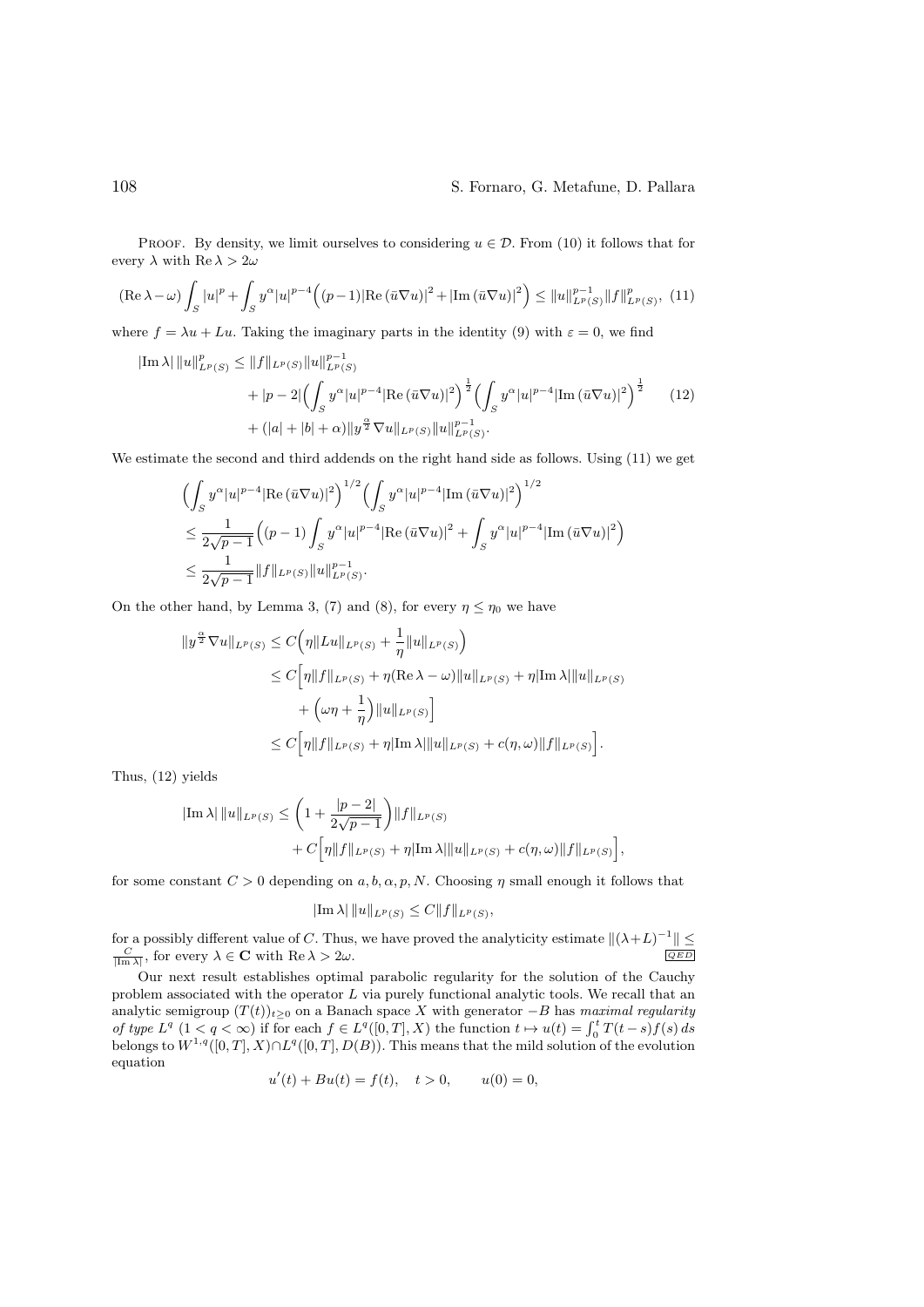is in fact a strong solution and has the best regularity one can expect. It is known that this property does not depend on  $1 < q < +\infty$  and  $T > 0$ . If X is an  $L^p$ –space, with  $1 < p < +\infty$ , which is our case, then the operator  $-B$  has maximal regularity of type  $L<sup>q</sup>$  if its imaginary powers satisfy  $||B^{is}|| \leq Me^{a|\hat{s}|}$  for some  $a \in [0, \pi/2)$  and all  $s \in \mathbf{R}$  thanks to the Dore–Venni theorem, see e.g. [1, Theorem II.4.10.7].

**Proposition 3** (Maximal regularity). *The operator*  $(-L, D_p)$  *has maximal regularity of type*  $L^q$  *on*  $L^p(S)$ *.* 

PROOF. By Proposition 2 and Theorem  $1 - L - 2\omega$  generates a positive contraction semigroup on  $L^p(S)$ . Then  $||(L + 2\omega)^{is}|| \leq M_{\varepsilon} \exp((\varepsilon + \pi/2)|s|)$  for each  $\varepsilon > 0$  and  $s \in \mathbf{R}$  because of the transference principle [4, Section 4], see [3, Theorem 5.8]. In addition, by Theorem 2  $-L-2\omega$  is sectorial in  $L^2(S)$  and then  $||(L + 2\omega)^{is}|| \le Me^{a|s|}$  for  $a = \pi/2 - \phi$  and some  $\phi \in (0, \pi/2]$ , by a result due to McIntosh, [9]. If we combine these facts with the Riesz-Thorin interpolation theorem, we obtain the thesis interpolation theorem, we obtain the thesis.

Remark 1. We point out that all the results proved so far can be easily adapted to a strip of arbitrary width k by performing the standard change of variables  $(x, y) \in \mathbb{R}^N \times (0, 1) \to$  $(kx, ky) \in \mathbf{R}^{N} \times (0, k)$  (instead of  $(x, y) \in \mathbf{R}^{N} \times (0, 1) \rightarrow (x, ky) \in \mathbf{R}^{N} \times (0, k)$ ). Of course the constants involved in all the estimates will also depend on k.

In order to deal with degenerate operators with variable coefficients, we need to consider, as an intermediate step, operators with constant coefficients of the form

$$
\hat{L} = -y^{\alpha} \sum_{i,j=1}^{N+1} a_{ij} D_{ij} + y^{\frac{\alpha}{2}} a \cdot \nabla_x + y^{\frac{\alpha}{2}} b D_y, \qquad D_p(\hat{L}) = D_p,
$$

where  $a_{ij} = a_{ji} \in \mathbf{R}$ ,  $\sum^{N+1}$  $\sum_{i,j=1} a_{ij} \xi_i \xi_j \geq \nu |\xi|^2$  for all  $\xi \in \mathbf{R}^{N+1}$ , for some  $\nu > 0$ . Set  $M = \max |a_{ij}|$ .

**Lemma 4.** *There exist two positive constants*  $C, \hat{\omega}$  *that can be determined in terms of*  $N, p, \alpha, a, b, M, \nu$  such that for every  $\text{Re }\lambda > \hat{\omega}$ , the estimate  $\|(\lambda + \hat{L})^{-1}\| \leq C|\lambda|^{-1}$  holds.

*Moreover, for every*  $u \in D_p$ ,  $||u||_{D_p} \leq C(||\hat{L}u||_p + ||u||_p)$ .

PROOF. The proof is very similar to that of [6, Lemma 2.13]. For the reader's convenience, we sketch it. Let Q be a non-singular matrix such that  $\sum_{i,j=1}^{N+1} a_{ij}D_{ij}u(z) = \Delta v(Qz)$  whenever  $u(z) = v(Qz), z = (x, y),$  and  $\mathbf{R}^{N+1}_{+}$  is invariant under Q. It follows that  $Q^*e_{N+1} = ke_{N+1}$ with  $k^2 a_{N+1N+1} = 1$ . Then the equation  $\lambda u(z) + \hat{L}u(z) = f(z)$  with  $z \in S$ , is equivalent to

$$
\lambda k^{\alpha} v(\zeta) - \eta^{\alpha} \Delta v(\zeta) + \eta^{\frac{\alpha}{2}} a_1 \cdot \nabla_{\xi} v(\zeta) + \eta^{\frac{\alpha}{2}} b_1 D_{\eta} v(\zeta) = k^{\alpha} f(Q^{-1} \zeta),
$$

where  $\zeta = (\xi, \eta), \xi \in \mathbb{R}^N, \eta \in (0, k)$  and  $a_1, b_1$  are suitable constant coefficients in  $\mathbb{R}^N$  and  $\mathbb{R}$ , respectively By Theorem 2. Proposition 1 and Bemark 1 we end the proof  $\overline{(\partial E)}$ respectively. By Theorem 2, Proposition 1 and Remark 1 we end the proof.

As in [6, Corollary 2.14] we easily have the following estimate.

**Corollary 1.** There exists a constant  $C = C(N, p, \alpha, M, \nu, \eta_0)$ ,  $\eta_0$  being given in Lemma *3, such that for all*  $u \in D_p$  *and all*  $\lambda \in C$  *with*  $\text{Re }\lambda > \hat{\omega}$  *and*  $|\lambda| \geq 1/\eta_0^2$ 

$$
||y^{\frac{\alpha}{2}}\nabla u||_p \leq C|\lambda|^{-1/2} ||(\lambda + \hat{L})u||_p.
$$

# 2 General bounded domains

The present section is devoted to the study of degenerate operators with variable coefficients in bounded domains, as presented in the Introduction, to which we refer for the notation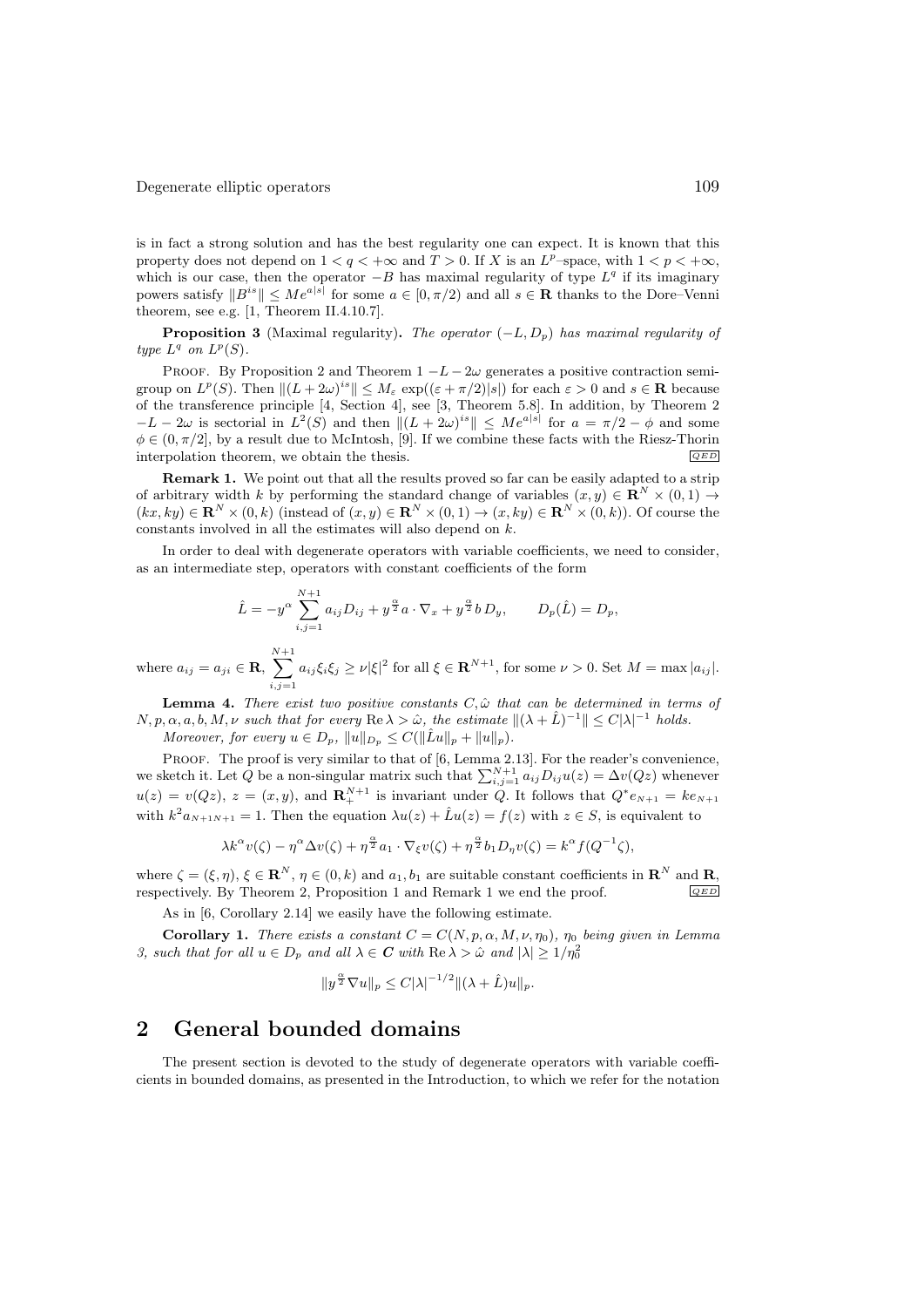and the hypotheses. We also briefly recall the setting introduced in [6] and refer to [6, Section 3] for all the details concerning the geometric construction.

The main result of the section is stated in the next theorem.

**Theorem 3.** *Under assumptions (H1) and (H2) the operator*  $(-A, D_p(A))$  *generates an analytic semigroup in*  $L^p(\Omega)$ *. In particular, there exists*  $\omega_p > 0$ *, such that* 

$$
\sup_{\mathrm{Re}\lambda \ge \omega_p} \|\lambda(\lambda + A)^{-1}\| < +\infty.
$$

Our approach to prove Theorem 3 is based on the classical argument of straightening the boundary via local charts. Before starting the proof we need to settle precisely our geometric framework.

Let  $\xi_0 \in \partial \Omega$  be fixed and without loss of generality, assume that at the point  $\xi_0$  the  $\xi_{N+1}$ coordinate axis lies in the direction of  $\hat{n}(\xi_0)$ . By definition of a  $C^2$  boundary, there exist an open neighborhood U of  $\xi_0$  and a  $C^2$ -diffeormorphism J from U onto  $\tilde{U}=J(U)$  satisfying

$$
J(U \cap \Omega) = \widetilde{U} \cap \mathbf{R}^{N+1}_{+},
$$

$$
J(U \cap \partial \Omega) = \widetilde{U} \cap \partial \mathbf{R}^{N+1}_{+}.
$$

By compactness of  $\partial\Omega$ , all the derivatives of J and  $H := J^{-1}$  up to the second order may be assumed to be bounded by a certain constant L independent of  $\xi_0$ . Moreover, the coordinate transformation J is *admissible* at  $\xi_0$ , which means that the tangent space  $T_{\partial\Omega,\xi_0}$  and the normal direction  $\hat{n}(\xi_0)$  at  $\xi_0$  are mapped into the tangent space  $T_{\partial \mathbf{R}^{N+1}_+, z_0}$  and the normal direction at  $z_0 = J(\xi_0) = (x_0, 0)$ , respectively.

Define  $\phi(z) = \varrho(Hz)$ , for  $z \in \widetilde{U} \cap \mathbf{R}^{N+1}_+$ . By using Taylor formula one can find

$$
\phi(z) = yh(z),\tag{13}
$$

where  $h$  is a continuous function which is bounded from above and below by positive constants, still independent of  $\xi_0$ , and  $h(z_0) = 1$ .

Finally, given a function  $u: U \cap \Omega \to \mathbf{R}$ , we introduce the change of variables  $u \to \mathcal{T} u =$  $u \circ H$  on  $\tilde{U} \cap \mathbf{R}^{N+1}_{+}$ .  $\mathcal{T}$  is an isomorphism from  $L^p(U \cap \Omega)$  onto  $L^p(\tilde{U} \cap \mathbf{R}^{N+1}_{+})$ . Moreover,  $\varrho^{\frac{\alpha}{2}}\nabla u$  (resp.  $\varrho^{\alpha}D^2u$ ) belongs to  $L^p(U\cap\Omega)$  if and only if  $y^{\frac{\alpha}{2}}\nabla Tu$  (resp.  $y^{\alpha}D^2Tu$ ) belongs to  $L^p(\tilde{U} \cap \mathbf{R}^{N+1}_+)$ , with equivalence of the norms through constants independent of  $\xi_0$ .

The differential operator  $A$  is locally transformed into the operator  $A$  given by

$$
\mathcal{A} = -\phi^{\alpha}(z) \sum_{h,k=1}^{N+1} \alpha_{hk}(z) D_{z_h z_k} - \phi^{\alpha}(z) \sum_{k=1}^{N+1} \beta_k(z) D_{z_k} + \phi^{\frac{\alpha}{2}}(z) \sum_{k=1}^{N+1} \gamma_k(z) D_{z_k}
$$
(14)

with

$$
\alpha_{hk}(z) = \sum_{i,j=1}^{N+1} a_{ij}(Hz) D_{\xi_j} J_h(Hz) D_{\xi_i} J_k(Hz),
$$
  
\n
$$
\beta_k(z) = \sum_{i,j=1}^{N+1} a_{ij}(Hz) D_{\xi_j \xi_i} J_k(Hz),
$$
  
\n
$$
\gamma_k(z) = \sum_{i=1}^{N+1} b_i(Hz) D_{\xi_i} J_k(Hz).
$$
\n(15)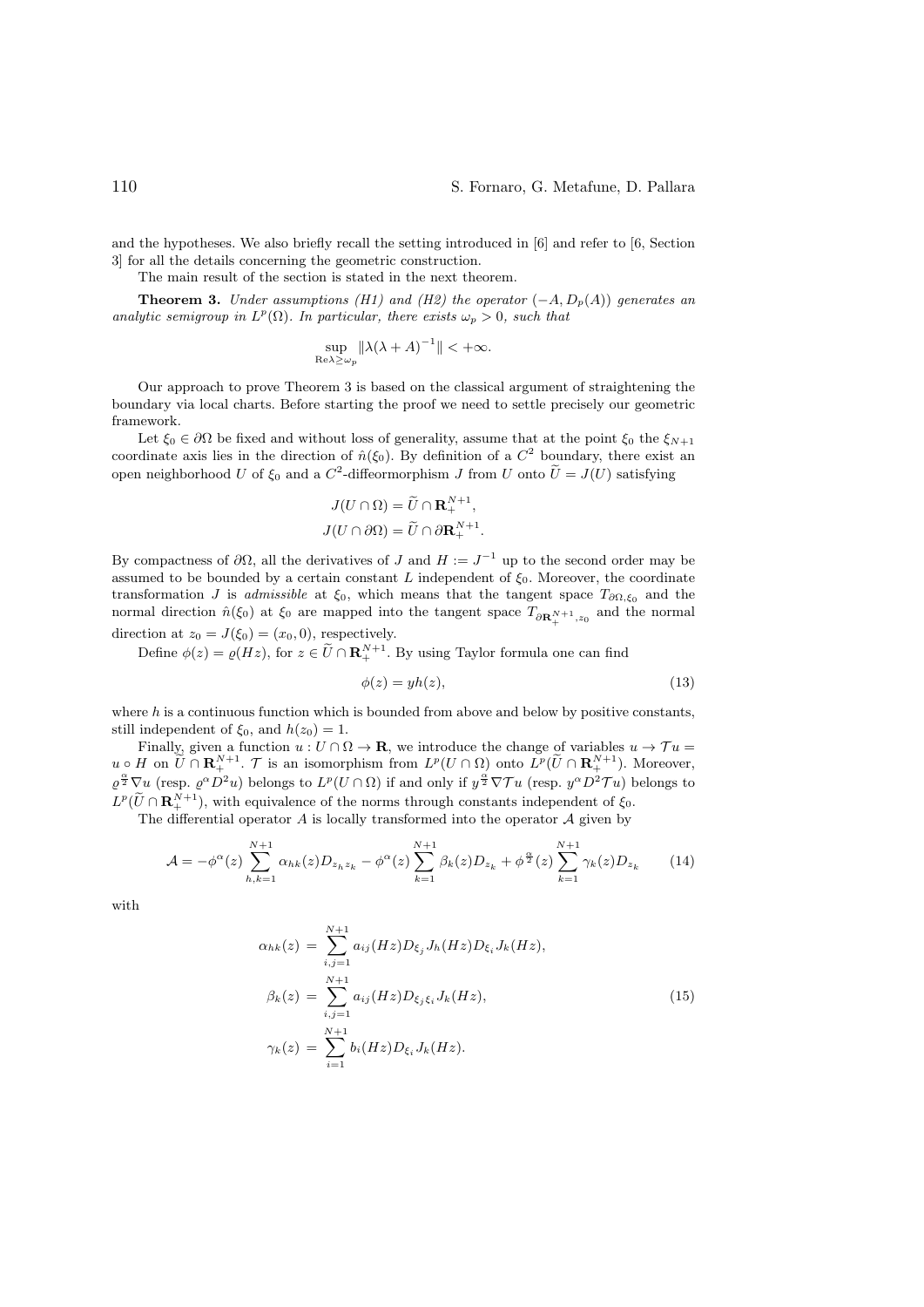In order to deal with the class of operators studied in the previous section, we freeze the coefficients of  $A$  at the point  $z_0$ , recalling (13), as follows

$$
\mathcal{A}^0 = -y^\alpha \sum_{h,k=1}^{N+1} \alpha_{hk}(z_0) D_{z_h z_k} + y^{\frac{\alpha}{2}} \sum_{k=1}^{N+1} \gamma_k(z_0) D_{z_k}.
$$
 (16)

Note that the coefficients  $\alpha_{hk}(z_0)$  preserve the ellipticity condition with a constant independent of  $\xi_0$ .

For the sequel we need the following interpolative estimate, which is given without proof, as it is very similar to that of [6, Lemma 3.3].

**Lemma 5.** *There exist*  $\varepsilon_0$ ,  $C > 0$  *such that for every*  $0 < \varepsilon \leq \varepsilon_0$  *and every*  $u \in D_p(A)$ *one has*

$$
\|\varrho^{\frac{\alpha}{2}}\nabla u\|_{L^{p}(\Omega)} \leq \varepsilon \|u\|_{D_{p}(A)} + \frac{C}{\varepsilon} \|u\|_{L^{p}(\Omega)}.
$$
\n(17)

We are now ready to prove Theorem 3.

PROOF OF THEOREM 3. For every  $\xi_0 \in \partial \Omega$ , let  $U_{\xi_0}$  be the open neighborhood of  $\xi_0$  and  $J_{\xi_0}$  the corresponding coordinate transformation described at the beginning of the section. Given  $\varepsilon > 0$ , choose a ball  $B_{r(\xi_0)}(\xi_0) \subset U_{\xi_0}$  such that if  $z \in J_{\xi_0}(B_{r(\xi_0)}(\xi_0)) \cap \mathbf{R}^{N+1}_+$ , then for every  $h, k = 1, \ldots, N + 1$ 

$$
|h^{\alpha}(z)\alpha_{hk}(z) - \alpha_{hk}(z_0)| < \varepsilon,
$$
  
\n
$$
|\phi^{\alpha}(z)\beta_k(z)| < \varepsilon,
$$
  
\n
$$
|h^{\alpha/2}\gamma_k(z) - \gamma_k(z_0)| < \varepsilon,
$$
\n(18)

where  $z_0 = J_{\xi_0}(\xi_0)$ ,  $\alpha_{hk}, \beta_k, \gamma_k$  are given in (15) and  $h, \phi$  in (13). Set  $\mathcal{F}_{\varepsilon} = \{B_{r(\xi)}(\xi) : \xi \in \partial\Omega\}$ . By means of a suitable covering argument (see e.g. [2, Theorem 2.18]), recalling that  $\partial\Omega$  is compact, we can extract a finite subcovering  $\mathcal{F}'_{\varepsilon} = \{B_{r(\xi_i)}(\xi_i) : i = 1,\ldots,m\}$  such that at most  $c_N$  among the balls of  $\mathcal{F}'_{\varepsilon}$  overlap. Here  $c_N$  is a natural number which depends only on the dimension. Set  $U_i = B_{r(\xi_i)}(\xi_i)$ ,  $J_i = J_{\xi_i|B_{r(\xi_i)}(\xi_i)}$  and  $\tilde{U}_i = J_i(U_i)$ ,  $z_i = J_i(\xi_i)$ . Let  $\kappa$  be a fixed positive number such that  $J_i(U_i \cap \Omega) \subset \mathbb{R}^N \times (0, \kappa)$  for every  $i \in \{1, \ldots, m\}$  and for every  $\varepsilon$  sufficiently small. To simplify the notation we assume that  $\kappa = 1$ .

Finally, let  $U_0 \subset\subset \Omega$  be an open set with boundary of class  $C^2$  such that  $\{U_0, U_1, \ldots, U_m\}$ is a covering of  $\overline{\Omega}$ .

To prove the statement it suffices to show that  $(-A, D_p(A))$  is a sectorial operator in  $L^p(\Omega)$ . We split the proof in two steps.

**Step 1.** We first deal with the surjectivity of the operator  $\lambda + A : D_p(A) \to L^p(\Omega)$ . To be definite, we show that there exist  $\omega'_p$ ,  $C > 0$  such that for every  $\text{Re }\lambda \geq \omega'_p$  and  $f \in L^p(\Omega)$ there is  $u \in D_p(A)$  satisfying  $\lambda u + Au = f$  and  $|\lambda| ||u||_{L^p(\Omega)} \leq C ||f||_{L^p(\Omega)}$ .

Consider the open covering  $\{U_0, U_1, \ldots, U_m\}$  of  $\overline{\Omega}$ , as above, with  $\varepsilon$  to be determined. Let  $H_i = J_i^{-1}$  and  $\mathcal{T}_i: L^p(U_i) \to L^p(\widetilde{U}_i)$ ,  $\mathcal{T}_i\varphi = \varphi \circ H_i$ . Set  $\Omega_i = U_i \cap \Omega$ . Let  $\{\eta_i^2\}_{i=0}^m$  be a partition of unity subordinate to such a covering, with  $0 \leq \eta_i \leq 1$ . To simplify the notation, in the constants appearing in the estimates below we make only the dependence on  $U_i$  explicit, whereas we omit the dependence on other quantities.

Let  $f \in L^p(\Omega)$  be fixed. Since the operator A is nondegenerate in  $U_0$ , it is well-known that if  $\text{Re }\lambda \geq \lambda_0$ , for a suitable  $\lambda_0 \in \mathbf{R}$ , then there exists a unique solution  $u_0 \in W^{2,p}(U_0) \cap W^{1,p}_0(U_0)$ of the equation  $\lambda u_0 + Au_0 = \eta_0 f$ . Set  $R_0(\lambda) f = \eta_0 u_0$ . Then  $R_0(\lambda) f \in D_p(A)$  and

$$
(\lambda + A)R_0(\lambda)f = \eta_0^2 f + [A, \eta_0]u_0 = \eta_0^2 f + E_0 f,
$$

where the symbol  $[\cdot, \cdot]$  denotes the commutator of two operators. It is easily seen that

$$
||E_0 f||_{L^p(\Omega)} \le \frac{C_0}{|\lambda|^{1/2}} ||f||_{L^p(U_0)},
$$
\n(19)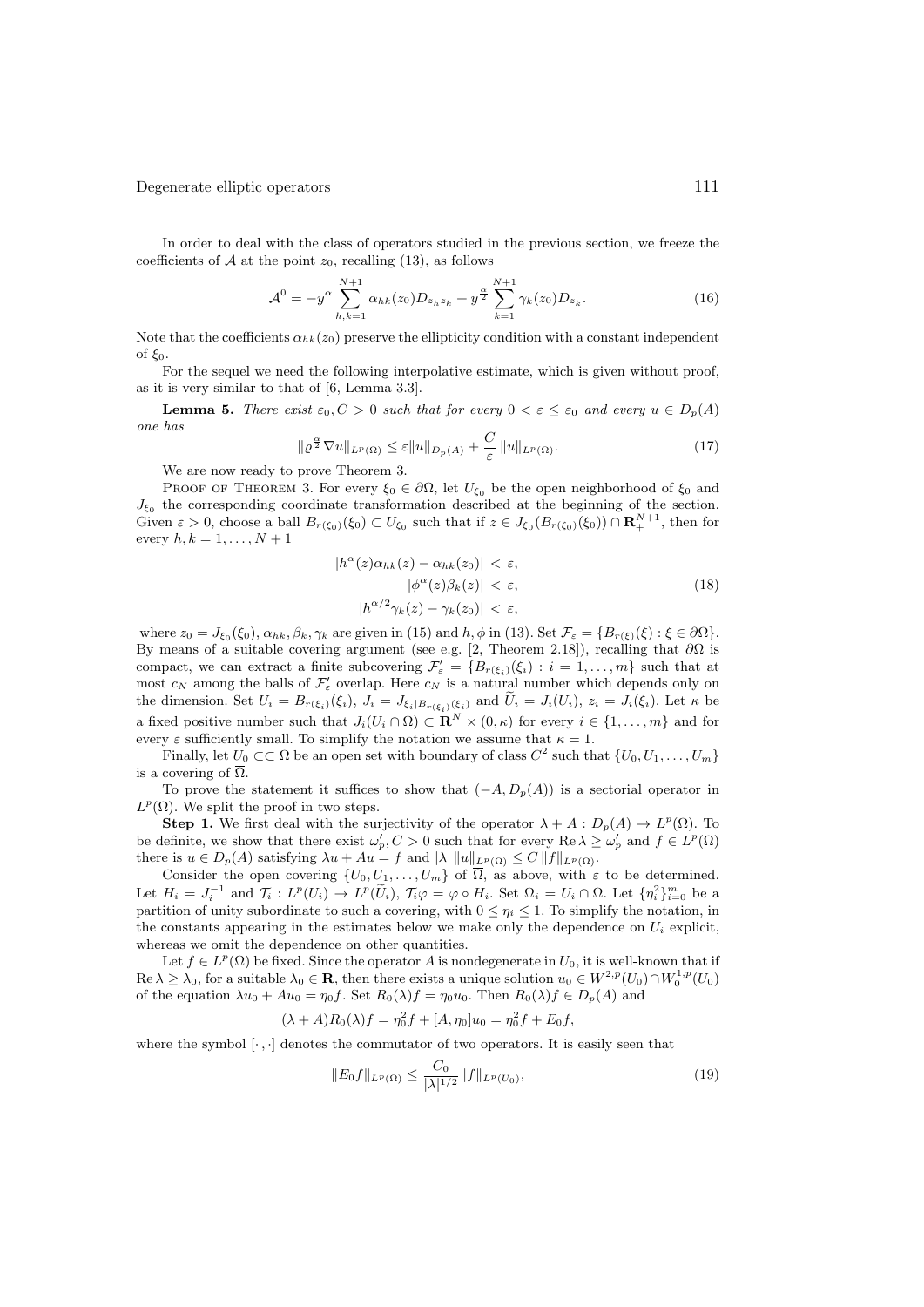#### 112 S. Fornaro, G. Metafune, D. Pallara

where the constant  $C_0$  depends on  $U_0$ .

Now, fix  $i \geq 1$ . Denote by  $\mathcal{A}_i$ ,  $\mathcal{A}_i^0$  the operators obtained from  $\mathcal{A}$ ,  $\mathcal{A}_i^0$ , defined in (14), (16), replacing  $J, H, z_0$  with  $J_i, H_i, z_i$ , respectively. From Section 1 for every Re  $\lambda > \hat{\omega}$ , for some  $\hat{\omega}$ , there exists a unique solution  $v_i \in D_p$  of  $\lambda v_i + \mathcal{A}_i^0 v_i = \mathcal{T}_i(\eta_i f)$  in S. Let  $R_i(\lambda)f$  be the trivial extension to  $\Omega$  of the function  $\mathcal{T}_i^{-1}(\mathcal{T}_i(\eta_i)v_i)$ . Then  $R_i(\lambda)f \in D_p(A)$  and it has compact support contained in  $U_i$ . Since  $A = \mathcal{T}_i^{-1} \mathcal{A}_i \mathcal{T}_i$  in  $L^p(\Omega_i)$ , we easily get

$$
(\lambda + A)R_i(\lambda)f = \mathcal{T}_i^{-1}(\lambda + \mathcal{A}_i)(\mathcal{T}_i(\eta_i)v_i)
$$
  
= 
$$
\eta_i^2 f + B_i f + E_i f,
$$

where we have set

$$
B_if=\eta_i\mathcal{T}_i^{-1}\big((\mathcal{A}_i-\mathcal{A}_i^0)v_i\big)
$$

$$
E_i f = \mathcal{T}_i^{-1} ( [\mathcal{A}_i, \mathcal{T}_i \eta_i] v_i ).
$$

Now, we are going to estimate the  $L^p$ -norms of  $B_i f$  and  $E_i f$ . Concerning  $B_i f$ , we observe that

$$
||B_i f||_{L^p(\Omega)} \leq C ||(\mathcal{A}_i - \mathcal{A}_i^0)v_i||_{L^p(\widetilde{U}_i \cap \mathbf{R}^{N+1}_+)} \leq C\varepsilon ||v_i||_{D_p},
$$

where, in the last step, we have used the fact that  $U_i$  has been constructed in such a way that (18) is satisfied. Applying Lemma 4 to the operator  $\mathcal{A}_{i}^{0}$ , it turns out that

$$
\|v_i\|_{D_p} \leq C \Big( \|\mathcal{A}_i^0 v_i\|_{L^p(S)} + \|v_i\|_{L^p(S)} \Big) \leq C \Big( \|\mathcal{T}_i(\eta_i f)\|_{L^p(S)} + (|\lambda|+1)|\lambda|^{-1} \|\mathcal{T}_i(\eta_i f)\|_{L^p(S)} \Big) \leq C \|f\|_{L^p(\Omega_i)}.
$$

Thus, we have established that

$$
||B_i f||_{L^p(\Omega)} \le C\varepsilon ||f||_{L^p(\Omega_i)}.
$$
\n(20)

Concerning the norm of  $E_i f$ , we have

$$
||E_i f||_{L^p(\Omega)} \leq C ||[A_i, \mathcal{T}_i \eta_i] v_i||_{L^p(\widetilde{U}_i \cap \mathbf{R}^{N+1}_+)} \leq C_i (||y^{\frac{\alpha}{2}} \nabla v_i||_{L^p(S)} + ||v_i||_{L^p(S)}).
$$

If  $|\lambda| \geq 1/\eta_0^2$ , then from Corollary 1 and Lemma 4 applied to  $\mathcal{A}_i^0$ , it follows that

$$
||E_i f||_{L^p(\Omega)} \le \frac{C_i}{|\lambda|^{1/2}} ||f||_{L^p(\Omega_i)}.
$$
\n(21)

Setting  $R(\lambda)f = \sum_{i=0}^{m} R_i(\lambda)f$  and  $S(\lambda)f = \sum_{i=1}^{m} (B_i f + E_i f) + E_0 f$  we find that

$$
(\lambda + A)R(\lambda)f = f + S(\lambda)f.
$$
\n(22)

Estimates  $(19)$ ,  $(20)$  and  $(21)$  imply that

$$
||S(\lambda)f||_{L^p(\Omega)} \leq \sum_{i=1}^m C \varepsilon ||f||_{L^p(\Omega_i)} + \sum_{i=0}^m \frac{C_i}{|\lambda|^{1/2}} ||f||_{L^p(\Omega_i)}.
$$

Since at most  $c_N$  among the  $U_i$ 's overlap, we get

$$
||S(\lambda)f||_{L^p(\Omega)} \leq c_N C \varepsilon ||f||_{L^p(\Omega)} + \sum_{i=0}^m \frac{C_i}{|\lambda|^{1/2}} ||f||_{L^p(\Omega_i)}.
$$

Now, it is clear that we can choose  $\varepsilon > 0$  sufficiently small and  $\lambda$  large enough to get  $||S(\lambda)|| \le$ 1/2. This shows that there exists  $\omega_p' \ge \max\{\lambda_0, \hat{\omega}, 1/\eta_0^2\} > 0$  such that for every  $\text{Re }\lambda \ge \omega_p'$ ,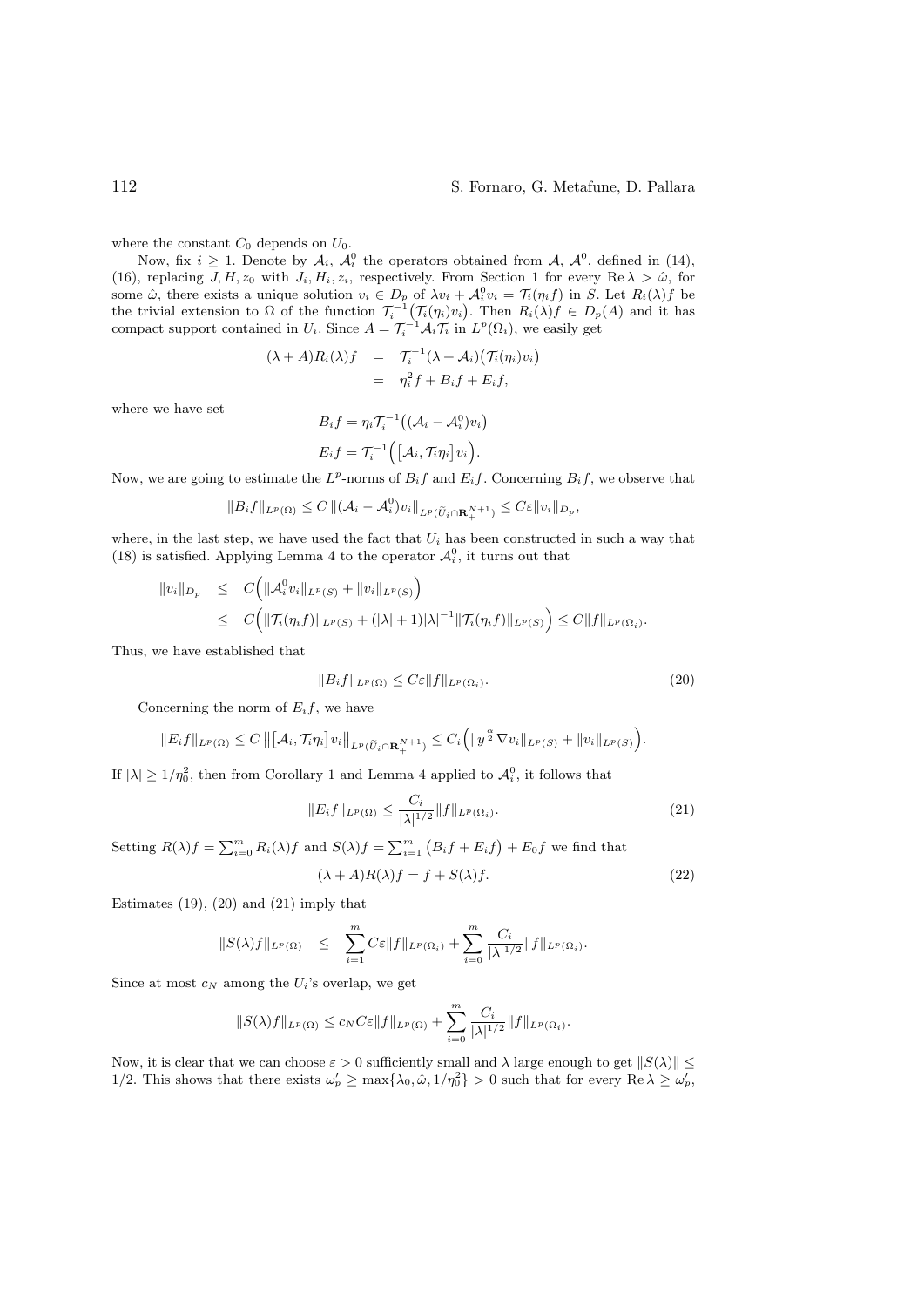$I + S(\lambda) : L^p(\Omega) \to L^p(\Omega)$  is invertible and, denoted by  $V(\lambda)$  its inverse,  $||V(\lambda)|| \leq 2$ . By (22), with  $V(\lambda)f$  instead of f, we infer that  $u = R(\lambda)V(\lambda)f$  is a function in  $D_p(A)$  and solves the equation  $(\lambda + A)u = f$ . Moreover,

$$
||u||_{L^p(\Omega)} \leq \sum_{i=0}^m ||R_i(\lambda)V(\lambda)f||_{L^p(\Omega)} \leq \frac{C}{|\lambda|} ||V(\lambda)f||_{L^p(\Omega)} \leq \frac{2C}{|\lambda|} ||f||_{L^p(\Omega)}.
$$

Hence, the first step is done.

**Step 2.** Now, we study the injectivity of  $\lambda + A$ . According to the notation introduced in the first step, if  $u \in D_p(A)$  and  $\text{Re }\lambda > \max{\{\hat{\omega}, \lambda_0\}}$ , we can write

$$
R_i(\lambda)(\lambda + A)u = \eta_i^2 u + F_i u + G_i u, \quad i \ge 1,
$$
  

$$
R_0(\lambda)(\lambda + A)u = \eta_0^2 u + Hu
$$

where

$$
F_i u = \eta_i \mathcal{T}_i^{-1} \Big( (\lambda + \mathcal{A}_i^0)^{-1} (\mathcal{A}_i - \mathcal{A}_i^0) \mathcal{T}_i(\eta_i u) \Big)
$$
  
\n
$$
G_i u = \eta_i \mathcal{T}_i^{-1} \Big( (\lambda + \mathcal{A}_i^0)^{-1} \mathcal{T}_i([\eta_i, A]u) \Big),
$$

and, if  $A_0$  denotes the realization of A in  $L^p(U_0)$  with Dirichlet boundary conditions

$$
Hu = \eta_0(\lambda + A_0)^{-1}([A, \eta_0]u).
$$

Summing over  $i$ , it turns out that

$$
\sum_{i=0}^{m} R_i(\lambda)(\lambda + A)u = u + \sum_{i=1}^{m} (F_i u + G_i u) + Hu,
$$

for every  $u \in D_p(A)$ . Let  $u \in D_p(A)$  be such that  $(\lambda + A)u = 0$ . Then, the expression above implies that

$$
u = -\sum_{i=1}^{m} (F_i u + G_i u) - Hu \tag{23}
$$

We claim that  $u = 0$ . To prove this, we need to estimate the norms of u in  $D_p(A)$  and in  $L^p(\Omega)$ . It is useful to set

$$
\|\cdot\|_{p,i} = \|\cdot\|_{L^p(\Omega_i)},
$$
  

$$
\|\cdot\|_{D_{p,i}} = \|\cdot\|_{p,i} + \|\varrho^{\frac{\alpha}{2}} \nabla(\cdot)\|_{p,i} + \|\varrho^{\alpha} D^2(\cdot)\|_{p,i}.
$$

The easiest term to be estimated is  $Hu$ , since it involves a nondegenerate operator. To this aim, we observe that, as Hu is supported in  $U_0$ , its norm in  $D_p(A)$  is equivalent to the  $W^{2,p}$ -norm, therefore the classical  $L^p$  estimates yield

$$
||Hu||_{D_p(A)} \leq C_0 ||[A, \eta_0]u||_{p,0}.
$$

Since  $[A, \eta_0]$  is a first-order operator, for every  $\delta > 0$  there exists  $C_{\delta} > 0$  such that

$$
||Hu||_{D_p(A)} \le C_0 \delta ||u||_{D_{p,0}} + C_\delta ||u||_{p,0}.
$$
\n(24)

On the other hand

$$
||Hu||_{L^p(\Omega)} \le \frac{C_0}{|\lambda|} ||u||_{D_{p,0}}.
$$
\n(25)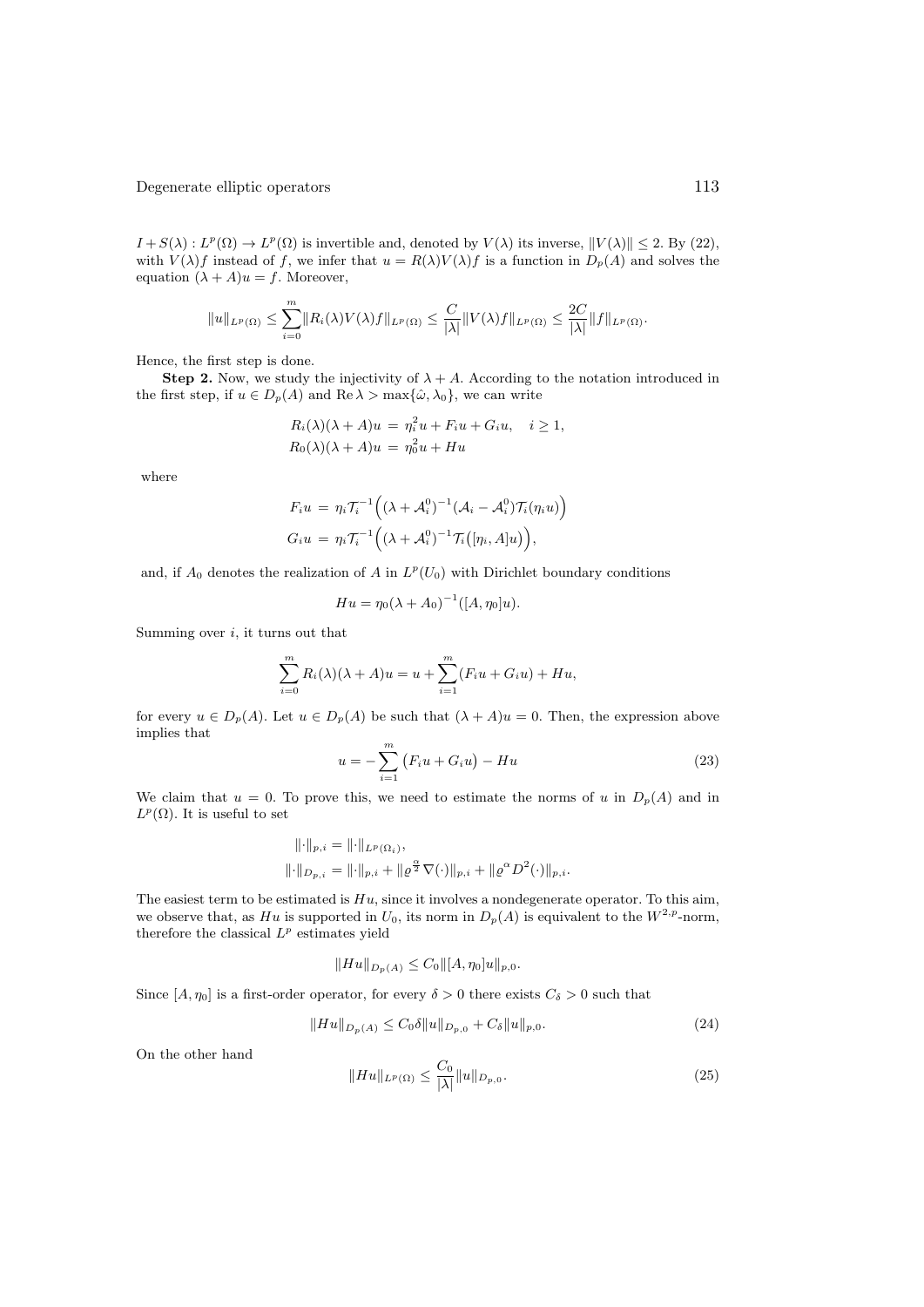Here,  $C_0$  denotes a suitable constant depending on  $\eta_0$ . Now, we estimate  $F_i u$  and  $G_i u$ , for every  $i \geq 1$ . To keep the notation simpler, we set

$$
f_i = (\mathcal{A}_i - \mathcal{A}_i^0) \mathcal{T}_i(\eta_i u), \quad g_i = \mathcal{T}_i[\eta_i, A] u
$$

and we define

$$
\varphi_i = \mathcal{T}_i^{-1}(\lambda + \mathcal{A}_i^0)^{-1} f_i, \quad \psi_i = \mathcal{T}_i^{-1}(\lambda + \mathcal{A}_i^0)^{-1} g_i.
$$

As a consequence, we can write  $F_i u = \eta_i \varphi_i$  and  $G_i u = \eta_i \psi_i$ . It is easily seen that

$$
||F_i u||_{D_p(A)} \le ||\varphi_i||_{D_{p,i}} + C_i(||\varphi_i||_{p,i} + ||\varrho^{\frac{\alpha}{2}} \nabla \varphi_i||_{p,i}).
$$
\n(26)

We estimate separately each term of the right hand side as follows.

$$
\|\varphi_i\|_{D_{p,i}} \le C\|(\lambda + \mathcal{A}_i^0)^{-1} f_i\|_{D_p} \le C\|f_i\|_p \le C\varepsilon \|\eta_i u\|_{D_{p,i}}
$$

and

$$
\|\varphi_i\|_{p,i} \leq \frac{C}{|\lambda|} \|f_i\|_p \leq \frac{C}{|\lambda|} \varepsilon \|\eta_i u\|_{D_{p,i}}.
$$

Moreover, thanks to Corollary 1, if  $|\lambda| \geq 1/\eta_0^2$  then

$$
\|\varrho^{\frac{\alpha}{2}}\nabla\varphi_i\|_{p,i} \le C \|y^{\frac{\alpha}{2}}\nabla(\lambda + \mathcal{A}_i^0)^{-1}f_i\|_p \le \frac{C}{|\lambda|^{1/2}} \|f_i\|_p \le \frac{C}{|\lambda|^{1/2}} \varepsilon \|\eta_i u\|_{D_{p,i}}.\tag{27}
$$

As

$$
\|\eta_i u\|_{D_{p,i}} \le \|u\|_{D_{p,i}} + C_i(\|u\|_{p,i} + \|\varrho^{\frac{\alpha}{2}} \nabla u\|_{p,i}),
$$

we finally obtain

$$
||F_i u||_{D_p(A)} \leq \left( C\varepsilon + \frac{C_i}{|\lambda|^{1/2}} \right) ||\eta_i u||_{D_{p,i}} \leq \left( C\varepsilon + \frac{C_i}{|\lambda|^{1/2}} \right) ||u||_{D_{p,i}} + C_i (||u||_{p,i} + ||\varrho^{\frac{\alpha}{2}} \nabla u||_{p,i}).
$$
\n(28)

For our purposes, we need to estimate the  $L^p$  norm of  $F_iu$  independently. This is much easier; indeed, we immediately have

$$
||F_i u||_{L^p(\Omega)} \le \frac{C}{|\lambda|} ||f_i||_p \le \frac{C_i}{|\lambda|} ||u||_{D_{p,i}}.
$$
\n(29)

Next, we consider the term  $G_iu$ . Replacing  $\varphi_i, f_i$  with  $\psi_i, g_i$ , respectively, in (26)–(27) and observing that

$$
||g_i||_p \leq C_i(||u||_{p,i} + ||\varrho^{\frac{\alpha}{2}} \nabla u||_{p,i}),
$$

we infer

$$
||G_iu||_{D_p(A)} \leq C_i(||u||_{p,i} + ||\varrho^{\frac{\alpha}{2}} \nabla u||_{p,i}),
$$
\n(30)

and

$$
||G_i u||_{L^p(\Omega)} \le \frac{C}{|\lambda|} ||g_i||_p \le \frac{C_i}{|\lambda|} ||u||_{D_{p,i}}.
$$
\n(31)

Now, by (23), (24), (28) and (30) we derive

$$
\|u\|_{D_p(A)} \leq \sum_{i=1}^m \left( C\varepsilon + \frac{C_i}{|\lambda|^{1/2}} \right) \|u\|_{D_{p,i}} + \sum_{i=1}^m C_i (\|u\|_{p,i} + \|\varrho^{\frac{\alpha}{2}} \nabla u\|_{p,i})
$$
  
+  $C_0 \delta \|u\|_{D_{p,0}} + C_\delta \|u\|_{p,0}.$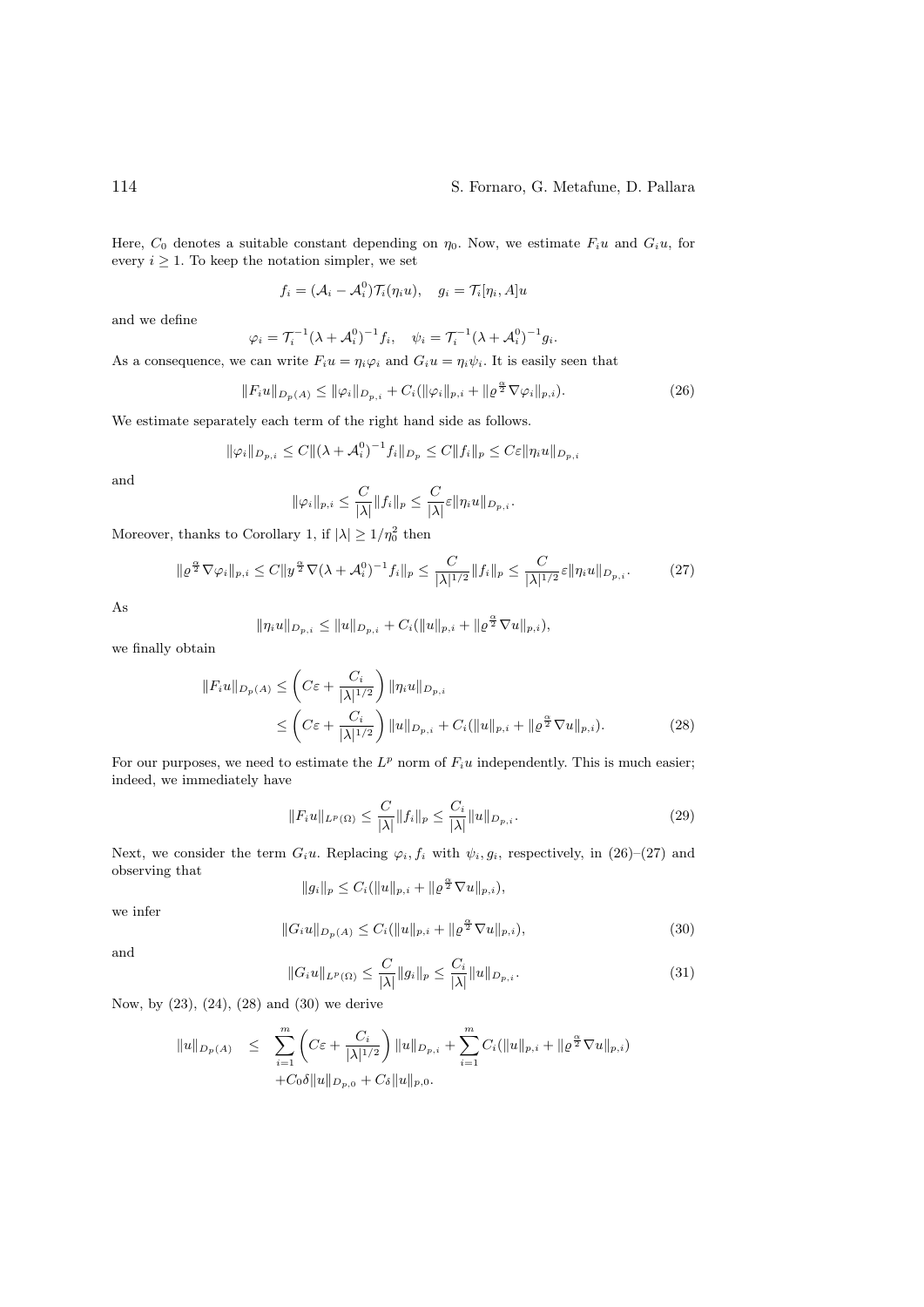At this point, arguing as in the end of the first step, choose  $\varepsilon, \delta$  sufficiently small and  $\lambda$ sufficiently large to obtain

$$
||u||_{D_p(A)} \leq C(||u||_{L^p(\Omega)} + ||\varrho^{\frac{\alpha}{2}} \nabla u||_{L^p(\Omega)}).
$$

Using the interpolative estimate (17) we get

$$
||u||_{D_p(A)} \leq C||u||_{L^p(\Omega)}.
$$

Moreover, from  $(23)$ ,  $(25)$ ,  $(29)$  and  $(31)$  it follows that

$$
||u||_{L^p(\Omega)} \leq \frac{C}{|\lambda|} ||u||_{D_p(A)}.
$$

Combining the last two estimates we obtain

$$
||u||_{D_p(A)} \leq \frac{C}{|\lambda|} ||u||_{D_p(A)},
$$

which leads to a contradiction, for  $\lambda$  large, unless  $u = 0$ . Therefore, there exists  $\omega_p'' > 0$  such that  $\lambda + A : D_p(A) \to L^p(\Omega)$  is injective for every  $\text{Re }\lambda \geq \omega_p''$ . Hence, the second step is complete.

Now, we are immediately led to the conclusion. Indeed, from Steps 1,2 it follows that  $\lambda + A$ is bijective from  $D_p(A)$  onto  $L^p(\Omega)$ , for every  $\text{Re }\lambda \geq \omega_p = \max{\{\omega'_p, \omega''_p\}}$  and, in addition,  $\sup_{\lambda \in \Lambda}$   $\|\lambda(\lambda + A)^{-1}$  $\mathrm{Re}\lambda \geq \omega_p$  $\parallel$  <  $+\infty$ .

**Remark 2.** The inclusion  $D_q(A) \subset D_p(A)$  holding when  $1 < p < q < +\infty$  implies that the resolvents of  $(-A, D_p(A))$  and  $(-A, D_q(A))$  are consistent. It follows that also the semigroups  $(T_p(t))_{t\geq 0}$  and  $(T_p(t))_{t\geq 0}$  are consistent.

## References

- [1] H. Amann: Linear and Quasilinear Parabolic Problems Volume 1: Abstract Linear Theory, Birkhäuser, 1995.
- [2] L. Ambrosio, N. Fusco, D. Pallara: Functions of bounded variation and free discontinuity problems, Oxford U. P., 2000.
- [3] P. CLÉMENT, J. PRÜSS: *Completely positive measures and Feller semigroups*, Math. Ann., 287 (1990), 73–105.
- [4] R.R. Coifman, G. Weiss: Transference Methods in Analysis, Amer. Math. Soc., 1977.
- [5] K.-J. Engel, R. Nagel: One-Parameter Semigroups for Linear Evolution Equations, Graduate Texts in Mathematics 194, Springer, 2000.
- [6] S. FORNARO, G. METAFUNE, D. PALLARA, J. PRÜSS:  $L^p$ –theory for some elliptic and *parabolic problems with first order degeneracy at the boundary,* J. Math. Pures Appl., 87 (2007), 367–393.
- [7] S. Fornaro, G. Metafune, D. Pallara, R. Schnaubelt: *Degenerate operators of Tricomi type in*  $L^p$ –spaces and in spaces of continuous functions, Journal of Differential Equation, to appear.
- [8] A. Lunardi: Analytic semigroups and optimal regularity in parabolic problems, Birkhäuser, 1995.